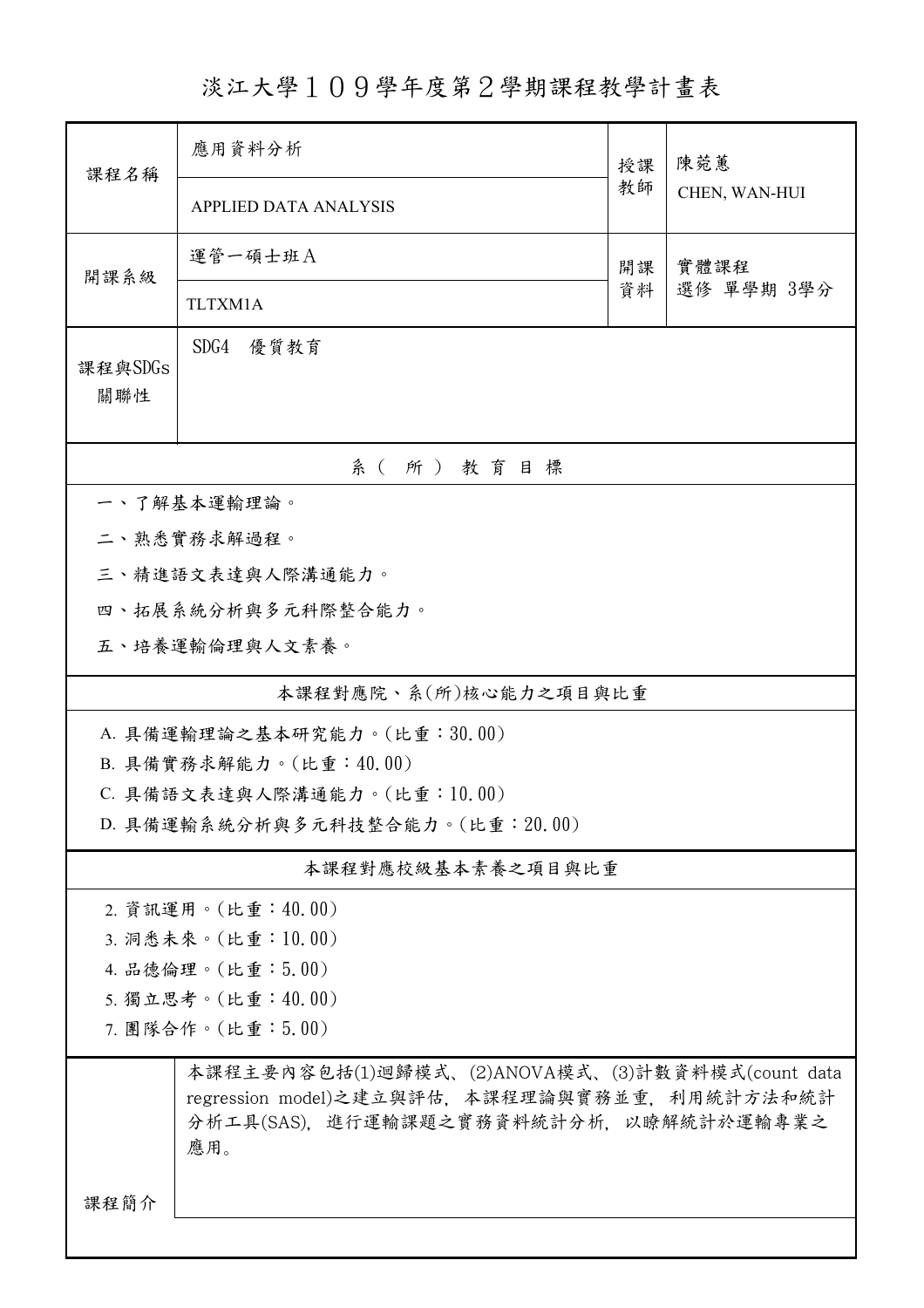The main content of this course includes the development and evaluations of the following statistacla models:(1)multiple regression models, (2)ANOVA models, and (3)count data regression models. This course emphasizes on the applications statistical methods to transportation topics using statistical software (SAS) for understanding how statists applied to the professional fields of transportation.

## 本課程教學目標與認知、情意、技能目標之對應

將課程教學目標分別對應「認知(Cognitive)」、「情意(Affective)」與「技能(Psychomotor)」 的各目標類型。

一、認知(Cognitive):著重在該科目的事實、概念、程序、後設認知等各類知識之學習。

二、情意(Affective):著重在該科目的興趣、倫理、態度、信念、價值觀等之學習。

三、技能(Psychomotor):著重在該科目的肢體動作或技術操作之學習。

| 序<br>號         | 教學目標(中文)                                        |                                                          |            | 教學目標(英文)                                                                                                                                                      |                                                |  |  |
|----------------|-------------------------------------------------|----------------------------------------------------------|------------|---------------------------------------------------------------------------------------------------------------------------------------------------------------|------------------------------------------------|--|--|
| $\mathbf{1}$   | 學習如何利用統計方法和SAS分析<br>工具分析資料, 以獲得有意義的資<br>訊。      |                                                          |            | To learn how to obtain meaning information via<br>statistical data analysis and proper statistical<br>methods using SAS.                                      |                                                |  |  |
| $\overline{2}$ | 學習如何進行運輸課題之實務資料<br>的統計分析工作, 並加強同學獨立<br>研究和表達能力。 |                                                          |            | To learn the applications of statistical methods to<br>transportation-related topics and to enhance the<br>abilities of independent study and<br>expressions. |                                                |  |  |
|                | 教學目標之目標類型、核心能力、基本素養教學方法與評量方式                    |                                                          |            |                                                                                                                                                               |                                                |  |  |
| 序<br>號         | 目標類型                                            | 院、系 $(\kappa)$  <br>核心能力                                 | 校級<br>基本素養 | 教學方法                                                                                                                                                          | 評量方式                                           |  |  |
| 1              | 情意                                              | ABD                                                      | 23457      | 講述、討論、實作                                                                                                                                                      | 測驗、作業、討論(含<br>課堂、線上)、實<br>作、報告(含口頭、書<br>面)、上機考 |  |  |
| 2              | 技能                                              | <b>BCD</b>                                               | 23457      | 講述、討論、實作                                                                                                                                                      | 測驗、作業、討論(含<br>課堂、線上)、實<br>作、報告(含口頭、書<br>面)、上機考 |  |  |
| 授課進度表          |                                                 |                                                          |            |                                                                                                                                                               |                                                |  |  |
| 週<br>欤         | 日期起訖                                            |                                                          |            | 內 容 (Subject/Topics)                                                                                                                                          | 備註                                             |  |  |
|                | $110/02/22$ ~<br>110/02/28                      | Data management, Linear Regression with One<br>Predictor |            |                                                                                                                                                               |                                                |  |  |
|                | $110/03/01$ ~<br>110/03/07                      | Inferences in Regression and Correlation                 |            |                                                                                                                                                               |                                                |  |  |
| 3              | $110/03/08$ ~<br>110/03/14                      | Diagnostic and Remedial Measures                         |            |                                                                                                                                                               |                                                |  |  |
| 4              | $110/03/15$ ~<br>110/03/21                      | Regression Models with QualitativeData                   |            |                                                                                                                                                               |                                                |  |  |
| 5              | $110/03/22$ ~<br>110/03/28                      | Multiple Regression                                      |            |                                                                                                                                                               |                                                |  |  |
|                |                                                 |                                                          |            |                                                                                                                                                               |                                                |  |  |